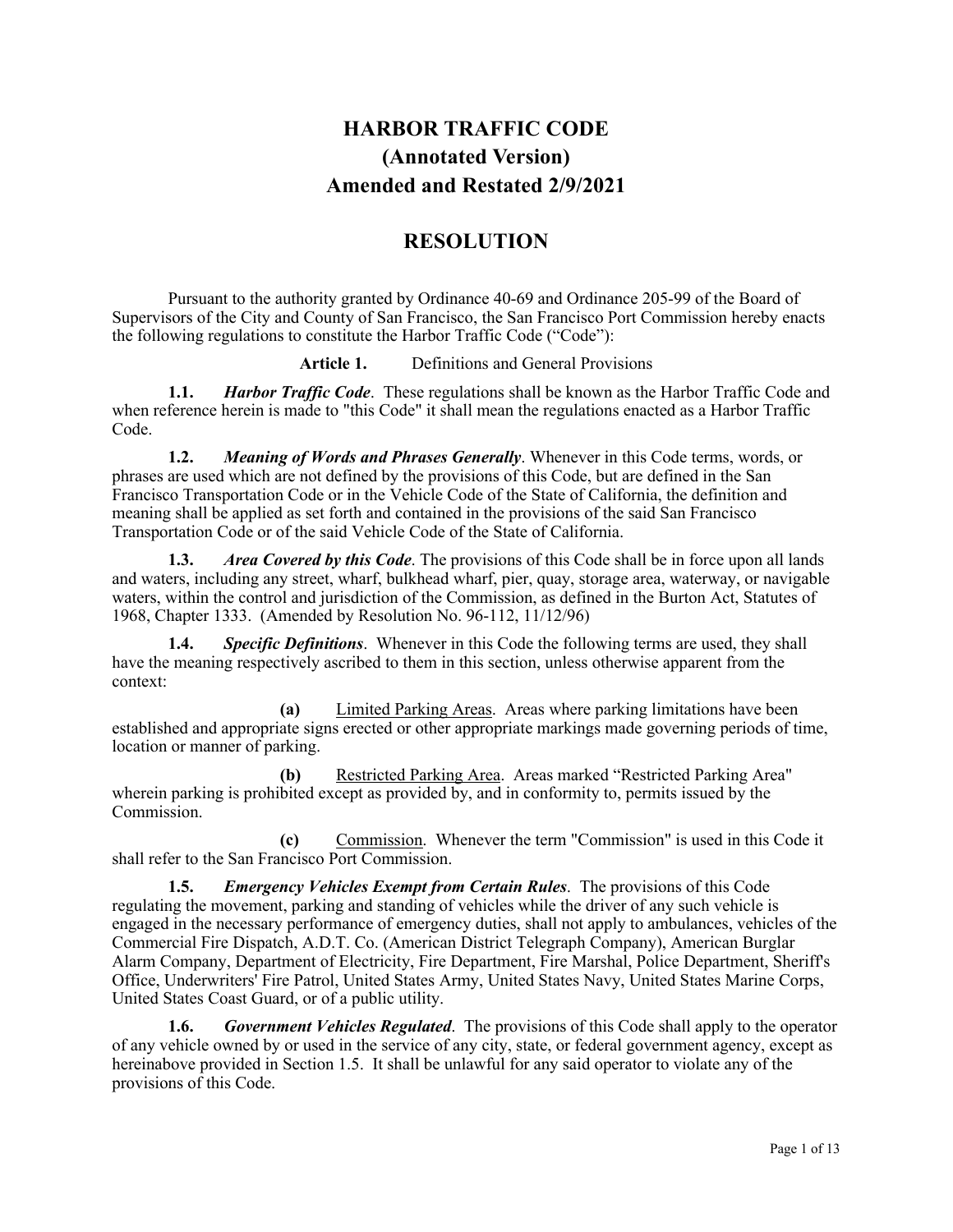## **Article 2. Authority of the Police**

**2.1.** *Authority of the Police*. The Commission shall authorize City police officers and/or employees of the Commission to regulate traffic and to carry out the provisions of this Code.

**2.2.** *Obedience to Police*. It shall be unlawful for any person to refuse or fail to comply with any lawful order, signal or direction of a police officer or uniformed employee authorized by the Commission to enforce the provisions of this Code.

**2.3.** *Stopping of Vehicles by Direction*. Nothing in this Code shall be construed to prevent stopping of vehicles when necessary to avoid conflict with other traffic, traffic control signal device or sign or in compliance with the direction of a police officer or employee authorized by the Commission to carry out the provisions of this Code.

**2.4.** *Unauthorized Direction of Traffic*. It shall be unlawful for any person to direct or attempt to direct traffic unless authorized to do so by the Commission.

**2.5.** *Selling from Vehicle or Animal*. Except at times and places as specified by license issued by the Commission, it shall be unlawful for any person to park or stop any vehicle or animal or other conveyance on any street, sidewalk, wharf, bulkhead wharf, pier, quay, or storage area within the Port area of the Commission from which said food or other merchandise is being sold or offered for sale from a vehicle or animal. Licenses permitting such sale shall be food or merchandise. (Added to Harbor Traffic Code, 12/13/72)

## **Article 3. Obedience to Signs and Stopping or Parking**

**3.1.** *Refusal to Move Vehicles*. It shall be unlawful for any person in charge of any vehicle standing along or upon the area covered by this Code, to fail, refuse or neglect to remove such vehicle when requested to do so by any police officer or employee authorized by the Commission to carry out the provisions of this Code.

**3.2.** *Parking Limited Areas*. On any day except Sunday and except as provided in Section 3.14, it shall be unlawful for the driver of any vehicle to stop the same or park from 7:00 a.m. to 6:00 p.m. for a longer period of time than herein designated on any of the following areas:

**(a)** Two Hours. All areas along the Embarcadero, other than those areas covered by Section 3.3, where a two-hour parking limit is designated.

**3.3.** *Parking Limited Areas, Including Sunday, 7:00 a.m., to 7:00 pm*. On any day, including Sunday and Holidays, except as provided in Section 3.14, it shall be unlawful for the driver of any vehicle to stop the same or park at metered spaces from 7:00 a.m. to 7:00 p.m. for a longer period of time than herein designated on any of the following areas:

|               | (a) | Two Hours. |                                                             |
|---------------|-----|------------|-------------------------------------------------------------|
| Street.       |     | (i)        | Along Powell Street between The Embarcadero and Beach       |
|               |     | (ii)       | On Beach Street between Powell Street and The Embarcadero.  |
| Point Street. |     | (iii)      | On west side of Grant Avenue between Beach Street and North |
|               |     | (iv)       | On North Point Street between Grant Avenue and The          |
| Embarcadero.  |     |            |                                                             |
|               |     | (v)        | On Kearny Street between The Embarcadero and Bay Street.    |
|               |     | (vi)       | On north side of Bay Street between Kearny Street and The   |
| Embarcadero.  |     |            |                                                             |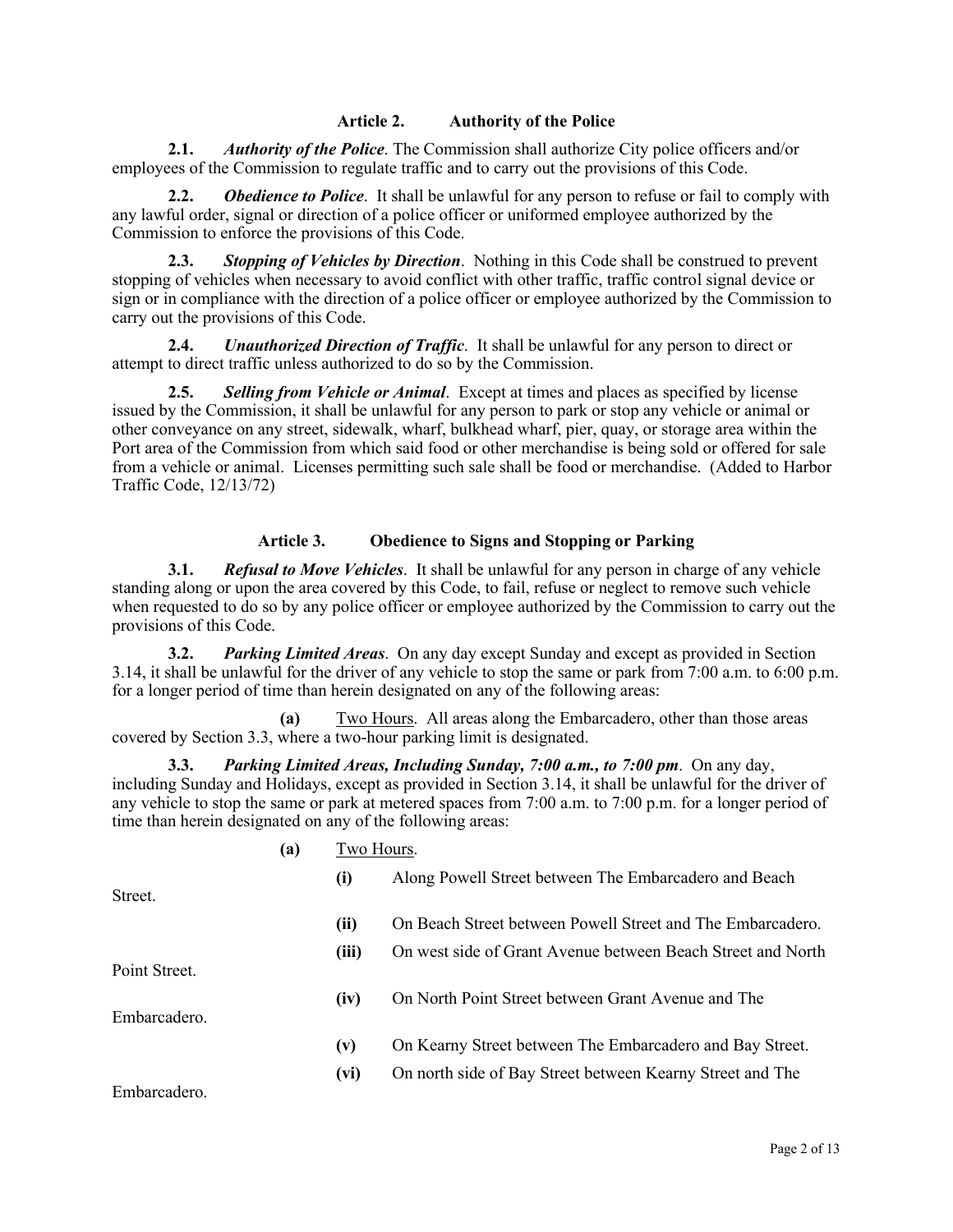|                                        | (vii)                    | On Francisco Street between Kearny Street and Montgomery    |
|----------------------------------------|--------------------------|-------------------------------------------------------------|
| Street.                                |                          |                                                             |
| Street.                                | (viii)                   | On Montgomery Street between Francisco Street and Chestnut  |
|                                        |                          | On north side of Chestnut Street between Sansome Street and |
| Montgomery Street.                     | (ix)                     |                                                             |
|                                        | $(\mathbf{x})$           | On east side of Sansome Street between Lombard Street and   |
| Chestnut Street.                       |                          |                                                             |
|                                        | (xi)                     | On Lombard Street between Sansome Street and The            |
| Embarcadero.                           |                          |                                                             |
|                                        | (xii)                    | On Battery Street between Greenwich Street and Lombard      |
| Street.                                |                          |                                                             |
|                                        | (xiii)                   | On Front Street between Vallejo Street and The Embarcadero. |
|                                        | (xiv)                    | On Vallejo Street between Front Street and Davis Street.    |
|                                        | $(\mathbf{x}\mathbf{v})$ | On Davis Street between Broadway Street and Vallejo Street. |
|                                        | (xvi)                    | On Broadway Street between Davis Street and The             |
| $Em$ <sub>homoo</sub> d <sub>omo</sub> |                          |                                                             |

Embarcadero.

**(b)** Two Hours and Special Restrictions During Ballpark Events. Along Terry Francois Boulevard from Third Street and extending to Pier 48, including 8 designated spaces on the Pier 48 wharf adjacent to Barry Bonds Junior Giants Field, it shall be unlawful for the driver of any vehicle to stop or park the same for more than two hours and it shall be unlawful for the driver of any vehicle to stop or park the same between three hours before and three hours after any ballpark events at SBC Ballpark, as designated by appropriate signage maintained by the Port or designated agency along the boulevard.

(Amended by Resolution No. 77-18, 12/14/77; Amended by Resolution No. 79-1, 01/10/79; Amended by Resolution No. 04-13, 02/10/04; and Amended by Resolution No. 13-21)

**3.4.** *Parking Meter Zone Including Sunday, 7:00 a.m. to 10:00 p.m. Monday through Sunday except as described as below*:

**(a)** No Time Limits:

**(i)** Along Terry Francois Boulevard from Mission Rock Street and extending to Illinois Street Mission Bay Commons South both sides of street.

**(ii)** Along the west side of Terry Francois Boulevard, 270 feet south of Mission Bay Boulevard South.

**(iii)** Along the east side of Terry Francois Boulevard, between Mission Bay Boulevard South and Warriors Way.

**(iv)** Along Mission Rock Street from Third Street and extending to Terry Francois Boulevard, it shall be unlawful for the driver of any vehicle to stop the same or park between three hours before and three hours after any ballpark events, as designated by appropriate signage maintained by the Port or designated agency along the boulevard in the designated areas.

**(v)** Along China Basin Street, from 250 feet east of Third Street and extending to Illinois Street.

**(vi)** Along Mission Bay Commons North, from 250 feet east of Third Street and extending to Illinois Street.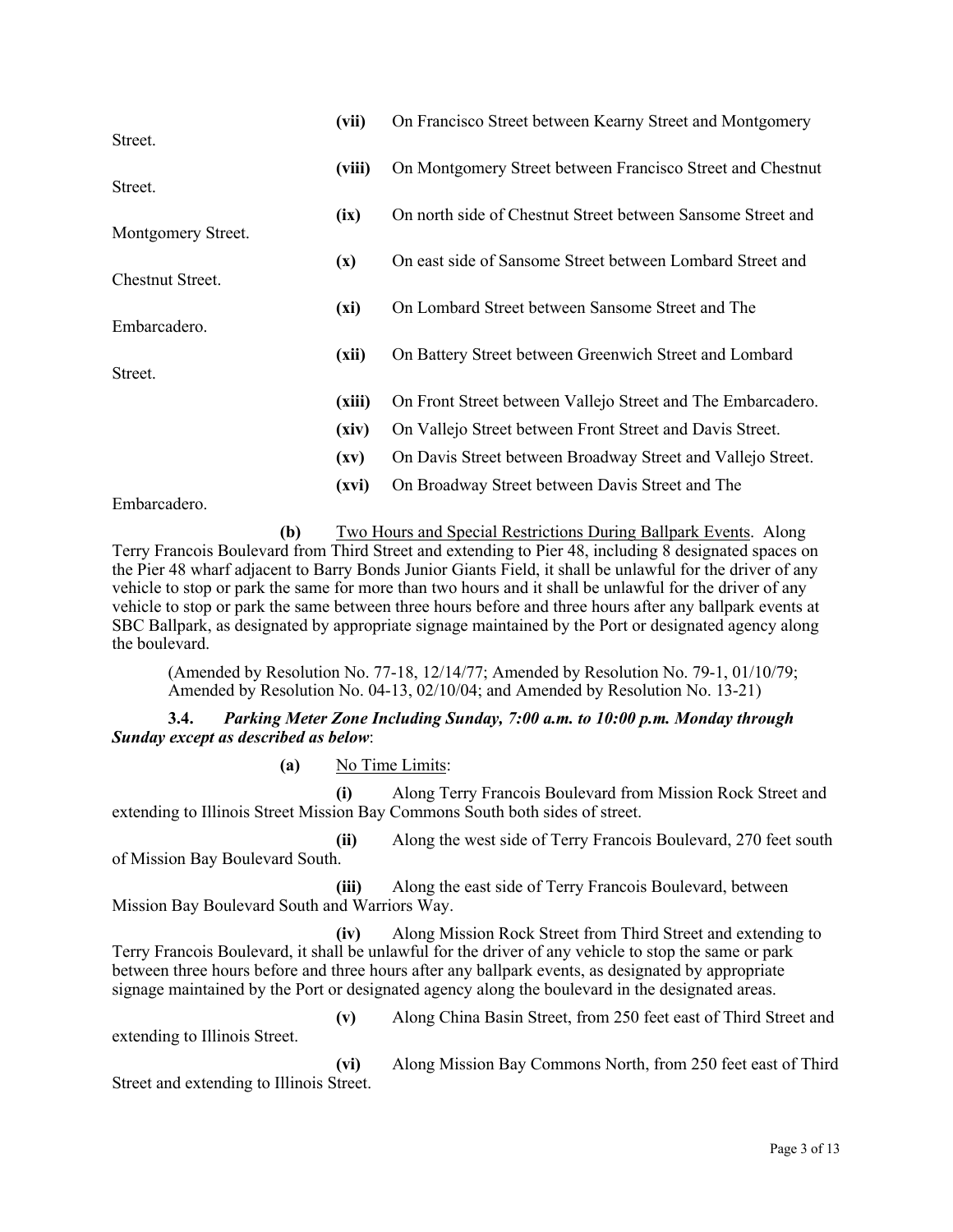**(vii)** Mission Bay Commons South, from 250 feet east of Third Street and extending to Illinois Street.

**(b)** General Metered Parking, 8 AM-10 PM, Monday through Sunday. As used in this Code, "event days" shall mean.

**(i)** Tow away, no stopping, 5 pm-12 midnight Monday through Friday, 3pm-12midnight Saturday and Sunday on event days: 16th Street, south side, from Illinois Street to Terry Francois Boulevard.

**(ii)** Tow away, no stopping, 6 pm-12 midnight Monday through Friday, 4pm-12midnight Saturday and Sunday on event days: Illinois Street, west side, from 16th Street to Mariposa.

**(iii)** Tow away, no stopping, 6 PM-12 midnight Monday through Friday, 4 PM-12 midnight Saturday and Sunday on event days. Illinois Street, east side, from 16th Street to Mariposa.

**(iv)** Tow away, passenger loading only, 6 pm-12 midnight Monday through Friday, 4pm-12 midnight Saturday and Sunday on event days: Terry Francois Boulevard, west side, south of 16th Street 500 feet.

**(v)** Tow away, passenger loading only, 6 pm-12 midnight Monday through Friday, 4pm-12 midnight Saturday and Sunday on event days: Terry Francois Boulevard, east side, south of 16th Street 500 feet.

**(vi)** Establish - tow away, taxi zone only, 6 pm-12 midnight Monday through Friday, 4pm-12midnight Saturday and Sunday on event days: Terry Francois Boulevard, east side, north of 16th Street for 200 feet.

**(vii)** Tow away, passenger loading only, 6 pm-12midnight Monday through Friday, 4pm-12midnight Saturday and Sunday on event days: Terry Francois Boulevard, east side, south of Warrior Way to 16th Street.

**(viii)** Tow away, passenger loading only, 6:30 PM to 12 midnight Monday through Friday, 4 PM-12 midnight Saturday and Sunday on event days: Terry Francois Boulevard, west side, 138 feet north of Warrior Way to 133 feet northerly.

**(ix)** Tow away, shuttle and paratransit loading only, all times: Terry Francois Boulevard, west side, from 16th Street to 80 feet northerly.

**(c)** Tow away, passenger loading only:

**(i)** Warrior Way, south side between 3rd Street and Terry Francois

Boulevard.

**(ii)** 16th Street, north side between 3rd Street and Terry Francois

Boulevard:

**(d)** Tow away, passenger loading only, all times; tow away, taxi zone 6 pm-12 midnight Monday through Friday, 4pm-12midnight Saturday and Sunday on event days: Terry Francois Boulevard, west side, from Warrior Way to 120 feet southerly.

**(e)** Tow away, passenger loading only, all times: Terry Francois Boulevard, west side, from 120 feet south of Warrior Way to 450 feet southerly.

**(f)** General Metered Parking, 8 AM-10 PM, Monday through Sunday:

16th Street to Mariposa Street.

**(ii)** Terry Francois Boulevard, east side, starting 500 feet south of

**(i)** Terry Francois Boulevard, west side, starting 500 feet south of

16th Street to Mariposa Street.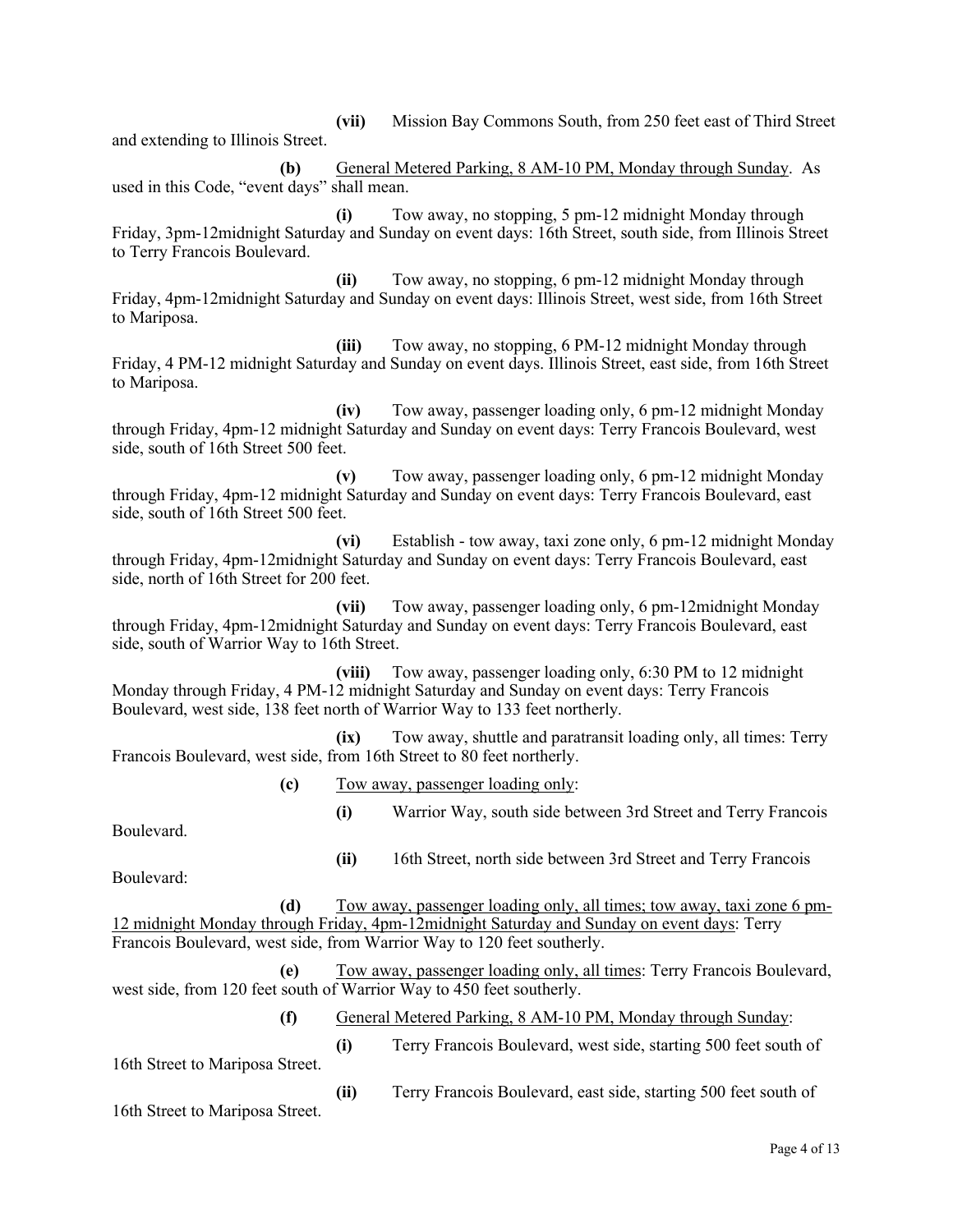| 175 feet easterly (140 feet).    | (iii)              | 20th Street, north side, starting 35 feet east of Illinois Street to  |
|----------------------------------|--------------------|-----------------------------------------------------------------------|
| 460 feet easterly (425 feet).    | (iv)               | 20th Street, south side, starting 35 feet east of Illinois Street to  |
| 146 feet easterly (120 feet).    | (v)                | 20th Street, north side, starting 26 feet east of Georgia Street to   |
|                                  | (vi)               | 20th Street, south side, starting 35 feet east of Illinois Street to  |
| 175 feet easterly (140 feet).    | (vii)              | 20th Street, south side, starting 200 feet east of Michigan Street    |
| to 225 feet easterly (25 feet).  | (viii)             | 20th Street, south side, starting 15 feet east of Georgia Street to   |
| 145 feet easterly (130 feet).    | (ix)               | 20th Street, south side, starting 38 feet east of Louisiana Street to |
| 192 feet easterly (154 feet).    | (x)                | 21st Street, south side, starting 101 feet east of Louisiana Street   |
| to 263 feet easterly (162 feet). | (xi)               | 22nd Street, north side, starting 10 feet east of Louisiana Street    |
| to 253 feet easterly (243 feet). | (xii)              | 22nd Street, north side, starting 43 feet east of Maryland Street     |
| to 228 feet easterly (185 feet). |                    |                                                                       |
| 477 feet easterly (424 feet).    | (xiii)             | 22nd Street, south side, starting 53 feet east of Illinois Street to  |
| to 240 feet easterly (190 feet). | (xiv)              | 22nd Street, south side, starting 50 feet east of Maryland Street     |
| 386 feet easterly (356 feet).    | $\left( xy\right)$ | Louisiana Street, east side, starting 30 feet south of 21st Street to |
| to 218 feet easterly (180 feet). | (xvi)              | Maryland Street, west side, starting 38 feet south of 20th Street     |
| to 280 feet easterly (250 feet). | (xvii)             | Maryland Street, west side, starting 30 feet south of 21st Street     |
| 225 feet easterly (180 feet).    | (xviii)            | Maryland Street, east side, starting 45 feet south of 20th Street to  |
| 479 feet easterly (452 feet).    | (xix)              | Maryland Street, east side, starting 27 feet south of 21st Street to  |

(Amended by Resolution No. 04-13, 02/10/04; Amended by Resolution No. 19-17, 05/14/19; and Amended by Resolution No 21-06, 02/9/21)

**3.5.** *Parking Limited, Including Sunday, 2:00 AM to 6:00 AM*: On any day, including Sunday and Holidays, except as provided in Section 3.14, it shall be unlawful for the driver of any vehicle to stop or park the same at spaces controlled by meters or designated by signs from 2:00 a.m. to 6:00 a.m. in any of the following areas:

**(a)** No Parking.

extending to Illinois Street.

**(i)** Along Terry Francois Boulevard from Mission Rock Street and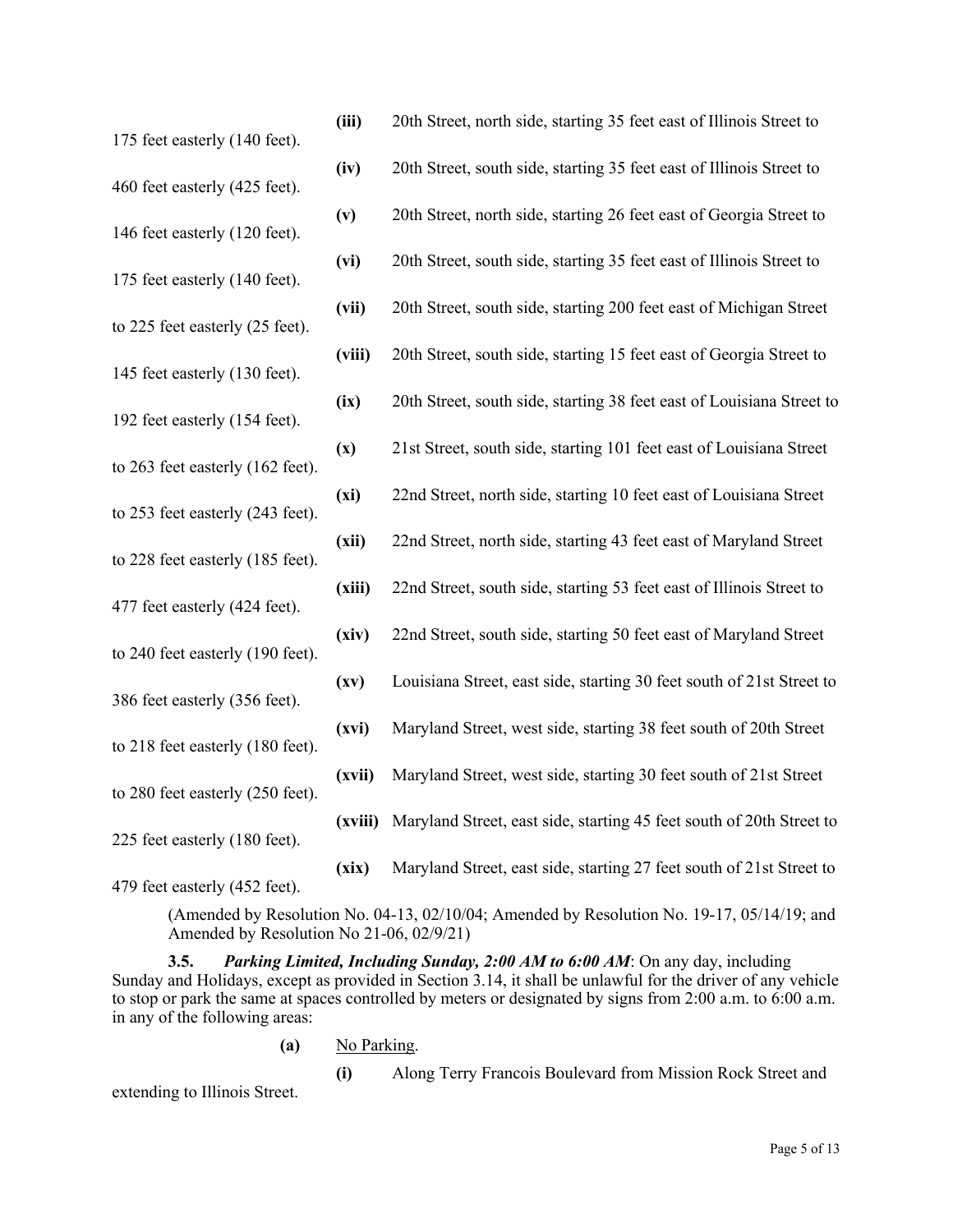**(ii)** Along Mission Rock Street from Third Street and extending to

Terry Francois Boulevard.

(Amended by Resolution No. 04-13, 02/10/04)

**3.6.** *Parking Prohibited*. Except as provided in Section 3.8(g) and Section 3.14, it shall be unlawful for the driver of any vehicle to stop the same or park for a longer period of time than is necessary for the actual loading or unloading and delivering of passengers or freight or packages upon the following areas:

**(a)** On all wharfs, bulkhead wharfs, piers, quays or storage areas unless

otherwise designated.

**(b)** On all areas designated as loading zones.

**(c)** On the north side of Cesar Chavez Street between the Pier 80 gate and the intersection at Michigan Street.

(Amended by Resolution No. 99-41, 06/08/99; and Amended by Resolution No. 13-21)

**3.7.** *Parking Prohibited for Street Cleaning*. No person shall park any vehicle or other conveyance on the streets designated for street cleaning on the days and between the hours hereinafter specified. Each side of said streets shall be posted with signs giving notice of the days, and hours, of the parking prohibition. Any person violating the provisions of this Section 3.7 shall be deemed guilty of a misdemeanor and upon conviction for violation hereof shall be punished by a fine of not less than \$3.00 nor more than \$50.00 for each such offense.

(Section 3.7 Added to Harbor Traffic Code, 07/24/74)

**3.8.** *Parking Regulations Specified*. It shall be unlawful for any operator of a motorized or non-motorized vehicle to disobey any official sign pertaining to parking regulations either established by the Port Commission in accordance with the provisions of this Code, or of the Vehicle Code of the State of California. The regulation of parking shall be determined by the following curb marking legend or in areas that have no curbs by appropriate Port signs:

**(a)** Red shall indicate no stopping, standing or parking, day or night, whether the vehicle is attended or unattended.

**(b)** Red and White strip shall indicate no stopping, standing or parking, day or night, whether the vehicle is attended or unattended unless the operator of the vehicle has first obtained a license or permit from the Port to stop, stand, and/or park adjacent to the designated curb; provided, however, that stopping, standing and/or parking at such designated curbs by operators with Port permit shall be done in strict compliance with all applicable terms, conditions and restrictions set forth in said permit.

**(c)** Except as provided in Section 3.4 and 3.8(g), Yellow shall indicate stopping only for the purpose of loading or unloading freight, between the hours of 7:00 a.m. and 6:00 p.m. every day, and in any such event the stopping shall be limited to a maximum period of 30 minutes;

**(d)** White shall indicate stopping only for loading or unloading of passengers, day or night, and in any such event the stopping shall be limited to a maximum period of five (5) minutes; provided, however, that in no event shall white zones be used, except for taxicab operators, to originate or solicit business for commercial tour operations or any other commercial operation.

**(e)** Green shall indicate parking areas for passenger vehicles, which parking shall be limited to a maximum period of time stenciled onto the curb area.

**(f)** White Parking Lines painted at an angle to the curb shall indicate angle parking and all parking of vehicles in any area so designated shall be at an angle to the curb indicated by such markings and within such designated spaces.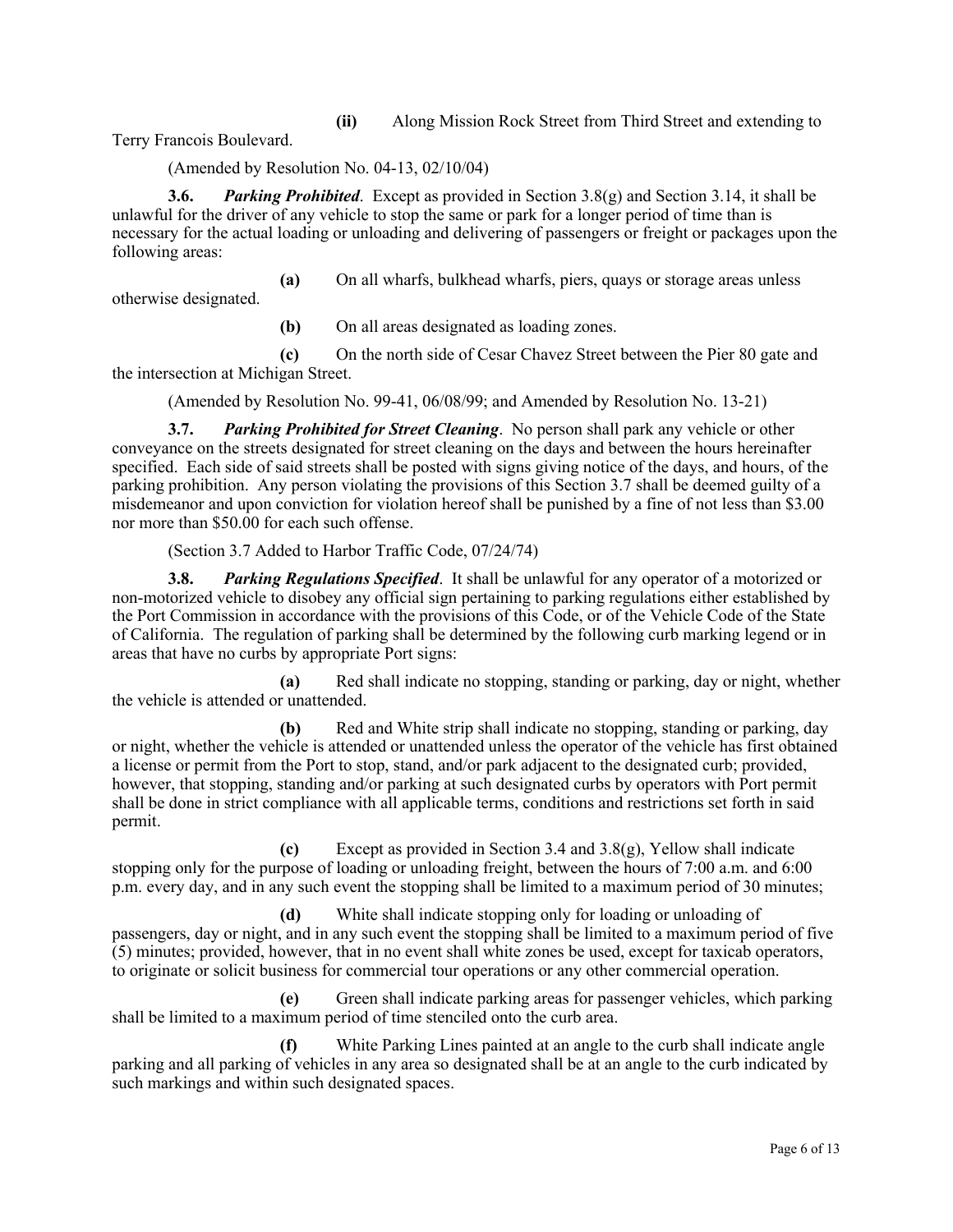**(g)** Yellow/Commercial loading zones on Jefferson Street between Powell and Hyde Streets shall indicate (i) stopping only for the purpose of commercial loading or unloading between the hours of 12 a.m. and 11 a.m. every day and in any such event the stopping shall be limited to a maximum period of 30 minutes and passenger loading and unloading is prohibited during such times, and (ii) stopping only for the purpose of passenger loading and unloading between the hours of 12 a.m. and 11 a.m.

(Added by Resolution No. 76-2, 02/25/76; Amended by Resolution No. 93-155, 12/08/93; Amended by Resolution No. 94-104, 07/26/94; and Amended by Resolution 13-21)

**3.9.** *Reserved Parking Spaces; Parking Prohibited in Zones Marked for Restricted Parking*. No person shall park any vehicle or other conveyance in spaces designated as a reserve parking space in the Port area without a parking permit issued by the Port Real Estate and Development Department. Vehicles illegally parked in said reserved parking spaces will be cited for illegal parking pursuant to this provision and any such vehicle parked or left in a reserve parking space shall be removed from said reserve space pursuant to Section 3.10 of this Code. Vehicles shall not be parked in parking areas which are designated "restricted parking area" unless there is attached to such vehicles a permit as provided in Section 3.14 of this Code, which permit shall be plainly visible upon inspection from the exterior of the vehicle, and such restricted parking areas shall be clearly marked and designated "restricted parking area."

**3.10.** *Vehicle May be Towed Away*. As a condition to the privilege of parking upon Port Property, it is hereby expressly provided that all of the regulations of this Code with reference to parking must be complied with, and in the event that any peace officer or officer or employee authorized by the Commission finds any vehicle unattended and standing or parked in violation of conditions or regulations imposed by the Commission, such officer or authorized employee may provide for the removal of such vehicle to the nearest garage or other place of safety. The registered owner as a condition to being permitted to park his vehicle upon Port Property, be liable to the Commission for all costs and expenses arising in connection with the towing and storage of the improperly parked vehicles.

**3.11.** *Illegal Parking (a) Proof Raising Prima Facie Presumption That Vehicle Was Parked by Registered Owner: Conditions*. In any prosecution charging a violation of any section of this Code governing the standing or parking of a motor vehicle, proof by the people of the State of California that the particular vehicle described in the complaint was parked in violation of any provisions of this resolution, together with proof that the defendant named in the complaint was at the time of such parking the registered owner of such vehicle shall constitute in evidence a prima facie presumption that the registered owner of such motor vehicle was the person who parked or placed such motor vehicle at the point where, and for the time during which, such violation occurred: The above provisions shall apply only when the following conditions are complied with:

# **(a)** Attachment of Illegal Parking Notice to Vehicle:

**(i)** Contents of Notice. During the time of such illegal parking a notice thereof shall be securely attached to said vehicle setting forth the fact of such illegal parking including reference to the section of the code so violated, the approximate time thereof and the location where such violation occurred and fixing a time and place for appearance by the registered owner in answer to said notice.

**(ii)** Where Notice to Be Attached. Such notice shall be attached to said vehicle either on the steering post or front door handle thereof or in such other conspicuous place upon the vehicle as to be easily observed by the person in charge of such vehicle upon his return thereto.

# **(b)** Notice to Person Charged Before Issuance of Warrant of Arrest:

**(i)** Contents of Notice. Before any warrant of arrest shall issue following the filing of a complaint charging the offense of illegal parking, a notice of such illegal parking must be given to the person charged. Such notice shall contain the information required in Section 3.11(a)(i) above and shall also inform such registered owner that unless he appears in the court to be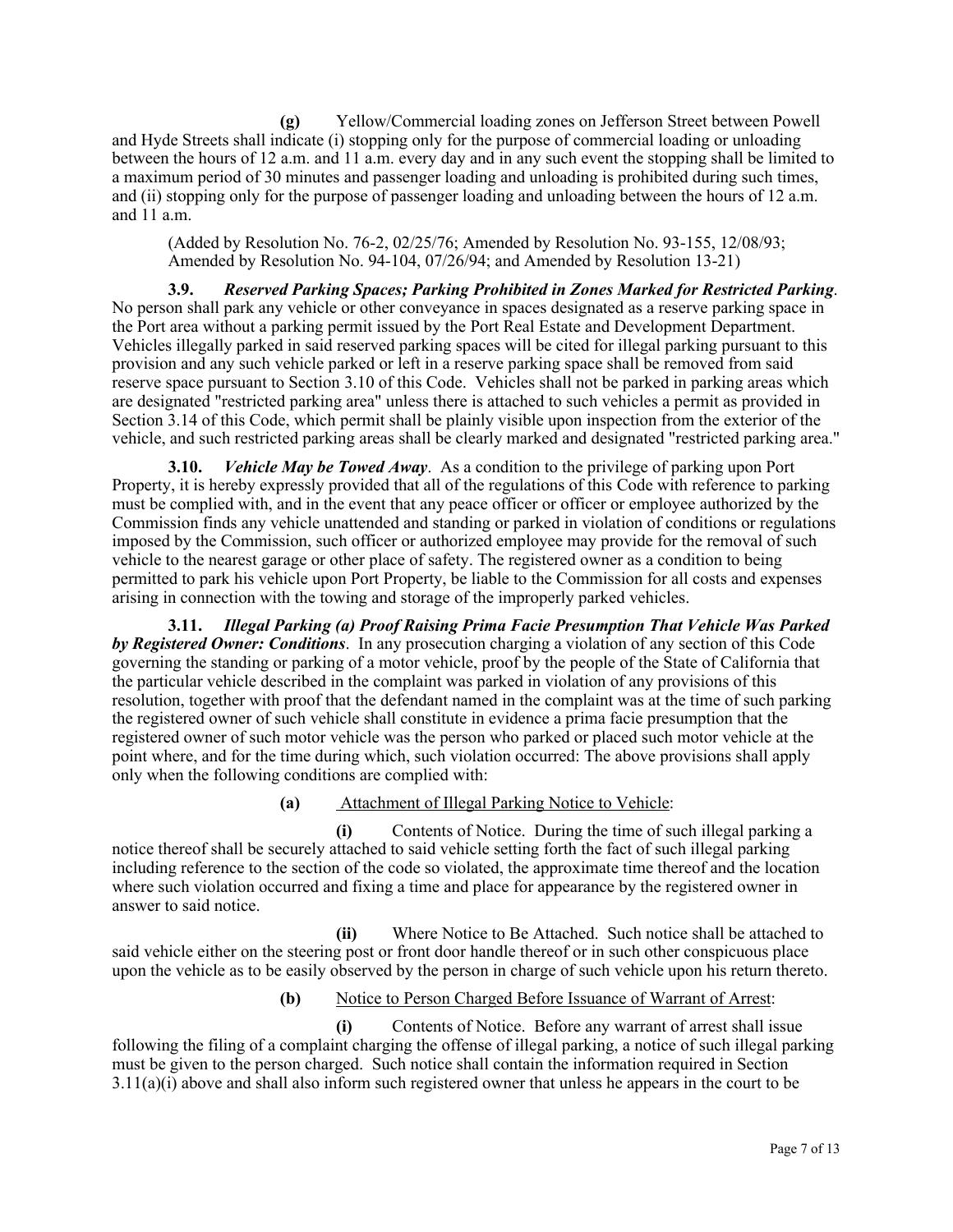designated in said notice within five days after service of such notice and answers said charge, a warrant or citation to appear will be issued against him.

**(ii)** Personal Delivery or Mailing of Notice: When Giving of Notice is Complete. Such notice shall be given, either by personal delivery thereof to such owner or by deposit in the United States mail in an envelope with postage prepaid which said envelope shall contain such notice and shall be addressed to such owner at his address as shown by the records of the department. The giving of notice by personal delivery is complete upon delivery of a copy of said notice to said person. The giving of notice by mail is complete upon the expiration of 10 days after said deposit of such notice.

**(iii)** Proof of Giving Notice: Certificate or Affidavit. Proof of giving such notice may be made by the certificate of any traffic or police officer or affidavit of any person over 18 years of age naming the person to whom such notice was given and specifying the time, place and manner of the giving thereof.

**3.12.** *Double Parking Permitted for Loading*. Trucks or fleets of trucks and those engaged in their direction shall be permitted to double park while engaged in the loading or unloading of ships, or in work necessarily incident thereto, upon the following conditions:

traffic.

**(a)** The line or lines of vehicles shall at all times leave one lane clear for

**(b)** Unattended vehicles shall not be stopped on railroad tracks and space shall be left in the line before fire lanes, firehouses, driveways, door entrances, or marked crosswalks.

**(c)** Those engaged in directing the vehicles shall be permitted to park in the line of vehicles or in parking places adjacent thereto without regard to the parking limits specified in this Code.

**3.13.** *Unattended Parking Unlawful*. Except as specifically permitted herein it shall be unlawful to leave any vehicle unattended that impedes or interrupts the normal flow of traffic.

**3.14.** *Parking Permits*. Parking permits may be issued, as authorized and directed by the Commission to those engaged in business in the harbor area and perimeter shall be permitted to park in restricted parking areas, as authorized and directed by the Commission, while engaged in business operations in the harbor area without violating the provisions of this Code.

# **3.15.** *Taxicab Stands and Pedicab Stands*.

**(a)** Taxicab stands and Pedicab Stands, shall be designated with signage indicating the type of stand, and by white lines painted on the pavement, with the adjacent curb marked with red and white stripes.

**(b)** It shall be unlawful for the operator of any vehicle to stop or park in a Taxicab or Pedicab stand, except that the Commission by permit may authorize the operators of designated taxicab vehicles to park or stop in taxicab stands, and the operators of designated pedicabs to park or stop in pedicab stands.

**(c)** Taxicab operators and pedicab operators shall comply with all applicable provisions of the San Francisco Transportation Code, the Vehicle Code of the State of California, the San Francisco Police Code, this Harbor Traffic Code, and such rules and regulations as adopted by the Port Commission, while on Port Property.

**(d)** Pedicab operators shall not park, stand or operate any pedicab or other vehicle on Port Property without first obtaining a license or permit from the Port therefore; and may be subject to a fine of up to one hundred dollars for each infraction of this subsection.

(Amended by Resolution No. 93-155, 12/08/93, superseded by Resolution No. 94-104, 07/26/94; Amended by Resolution No. 94-104, 07/26/94)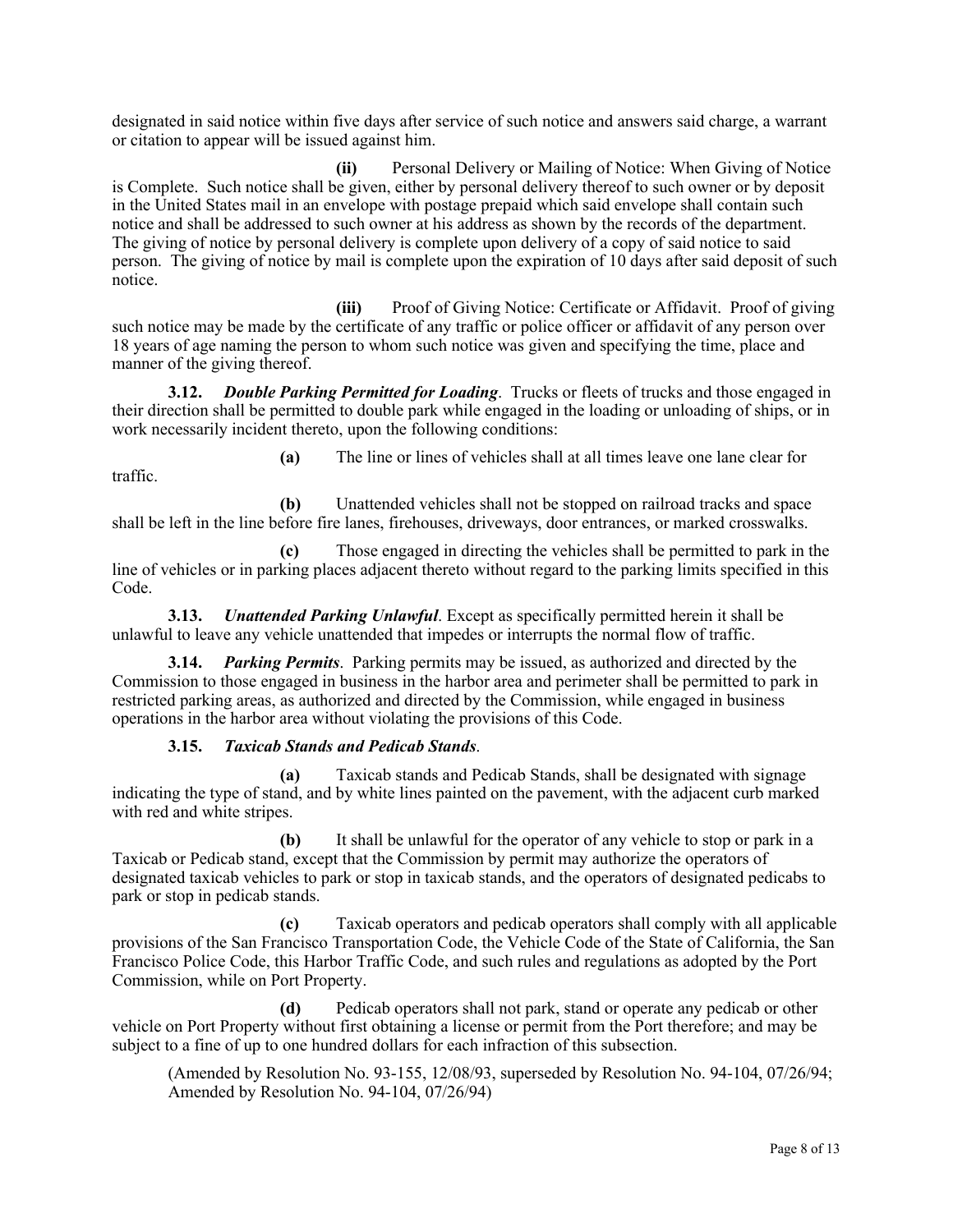**3.16.** *Parking in Congested Areas*. When parking areas are congested a police officer, or an employee designated by Commission, may permit parking, in limited, restricted, or prohibited parking areas for reasonable periods of time without violating the provisions of this Code.

**3.17.** *Stopping Prohibited on The Embarcadero*. It shall be unlawful for any person to stop, park or leave standing any vehicle, whether attended or unattended, on that portion of The Embarcadero that is bounded by its intersections with Bay and Powell Streets. This shall not apply to vehicles stopped temporarily in response to a traffic control or to the direction of a police, fire, or traffic control officer. (Added by Resolution No. 78-7, 10/12/78)

**3.18.** *Two Hour Parking Limitation; Permit Parking Exemption*. Notwithstanding the provisions of Section 3.14, it shall be unlawful for any person to park or leave standing any vehicle, whether attended or unattended, on the south side of Chestnut Street between its intersections with Sansome and Montgomery Streets and on the west side of Sansome Street between its intersections with Lombard and Chestnut Streets for more than two hours between the hours of 8:00 a.m. and 9:00 p.m., Monday through Saturday. This shall not apply to vehicles bearing a valid permit for residential permit parking area "A" as provided in Board of Supervisors Resolution No. 39-78 and the San Francisco Transportation Code or as they may be subsequently amended or superseded. (Added by Resolution No. 79-1, 01/10/79)

**3.19.** *Commercial Tour Operations*. No commercial tour business or commercial operator of any vehicle, including horse-drawn carriages, pedicabs or any other non-motorized vehicle, shall originate vehicular tours on Port Property or shall engage in solicitation for such business or operation on Port Property without first obtaining a license or permit authorizing such business or operation, with the exception of public agencies and taxicabs. Violations of this Section 3.19 shall be an infraction punishable by a fine of one hundred dollars. (Added by Resolution No. 93-155, 12/08/93; Superseded by Resolution No. 94-104, 07/26/94; Amended by Resolution No. 94-104, 07/26/94)

# **Article 4. Speed Limits and Travel Restrictions**

**4.1.** *Speed Limit*. It shall be unlawful for any operator to drive any motor vehicle, motorcycle, streetcar, or ride or drive a bicycle or animal upon any wharf, bulkhead wharf, pier, quay, or storage area within the control and jurisdiction of the Commission at a speed in excess of five miles per hour, and the operator or driver of the motor vehicle, motorcycle, streetcar, bicycle or animal may only travel at the speed limit when it is possible in doing so to comply with the provisions of California Vehicle Code Section 22350.

**4.2.** *Speed Limit on Cargo Way*. It shall be unlawful for any operator to drive any motor vehicle, motorcycle, or other device upon Cargo Way at a speed in excess of 25 miles per hour, and said operator may only travel at the speed limit when it is possible in doing so to comply with the provisions of California Vehicle Code Section 22350. (Added by Resolution No. 73-12, 05/30/73)

**4.3.** *Stops Before Entering Area*. It shall be unlawful for any operator to drive any motor vehicle, motorcycle, streetcar or ride or drive a bicycle or animal without coming to a full stop before entering or leaving upon any wharf, bulkhead wharf, pier, quay or storage area within the control and jurisdiction of the Commission and before crossing any railroad tracks where a train is approaching thereon.

**4.4.** *Prohibited U-turn*. No person shall make a U-turn in either direction on The Embarcadero where a sign is posted prohibiting U-turns. (Added by Resolution No. 74-1, 01/23/74)

**4.5.** *Prohibited Turns*. It shall be unlawful for any operator to drive any motor vehicle, motorcycle, or other self-propelled device through street intersections for the purpose of a left-hand turn which intersections the San Francisco Port Commission by resolution has prohibited left-hand turns and appropriate signs giving notice of such prohibition has been erected in a clearly visible location giving notice of such prohibition. (Added by Resolution No. 74-8, 10/23/74)

**4.6.** *Exclusive Transit Lane*. Except as to trains, streetcars and buses, it shall be unlawful for the operator of any vehicle to drive within the raised concrete land bounded by center stripping on that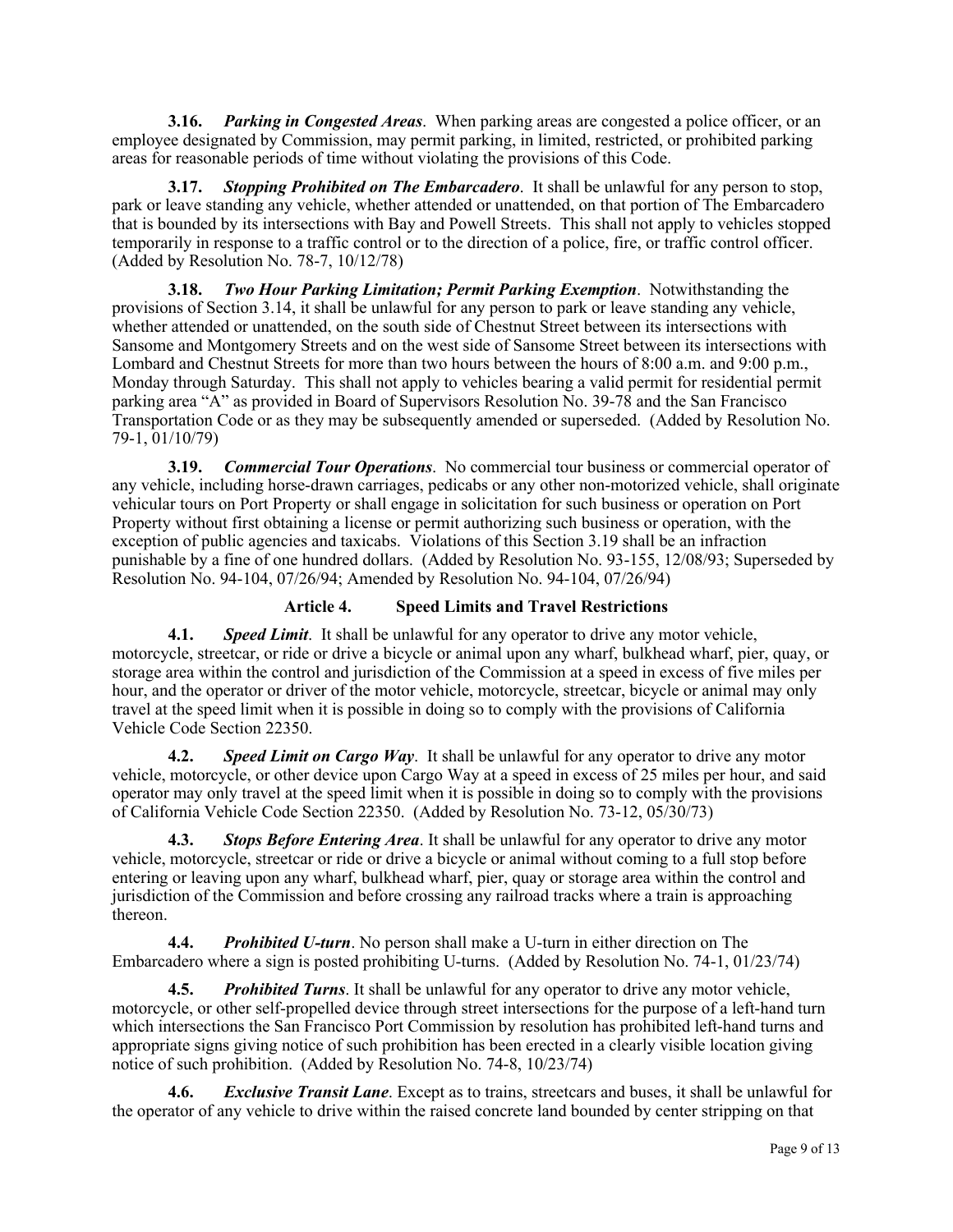portion of The Embarcadero which is bounded by its intersections with Bay and Powell Streets. Such raised concrete lane shall be known as the "exclusive transit lane" and shall be designed by appropriate signs by the Department of Public Works. (Added by Resolution No. 78-7, 10/12/78)

## **Article 5. Penalties**.

(Former Article 6 renumbered Article 5 by Resolution 21-06, 02/9/21)

**5.1.** *Violation is Misdemeanor*. Any person violating any of the provisions of this Code shall be guilty of a misdemeanor.

#### **Article 6. Procedure in Dealing with Traffic Citations**

(Former Article 7 renumbered Article 6 by Resolution 21-06, 02/9/21)

**6.1.** *Citations*. The procedure for citations under this Code shall be the same as the procedure for citations under the San Francisco Transportation Code.

# **Article 7. Parking Meter Zones and Regulations**

(Former Article 10 renumbered Article 7 by Resolution 21-06, 02/9/21)

**7.1.** *Authority to Establish*. The Commission is hereby authorized to establish parking-meter zones, each of which shall be of sufficient size to permit the parking of one (1) vehicle only, in any area on which time limitations have heretofore been, or may hereafter be, provided by this Code, and to place upon the sidewalk adjacent to said parking zone such device or devices as the Commission shall deem proper which will, upon the deposit of a coin or coins, set the mechanical equipment of said device in motion, or permit the said mechanical equipment to be set in motion, so that the said device will accurately measure, in minutes, the period of time during which said vehicle may park in said parkingmeter zone. Said parking meter shall be constructed and mechanically equipped so that the same will, upon the expiration of the period of time commencing with the deposit of said coin or coins, and ending with the expiration of the period of time that the parking of a vehicle is, by provisions of this Code, permitted in said parking-meter zone as a result of said deposit of a coin or coins, display a flag, sign or signal which will indicate that the permitted time for the parking of said vehicle has expired.

**7.2.** *Parking Prohibited Without Depositing Coin*. Subject to Sections 3.2 and 3.3, no person shall park any vehicle in any parking-meter zone, as established under the authority of this Code, except as permitted by this Code, without immediately depositing in the parking meter adjacent to the said zone a coin or coins, lawful money of the United States, unless said parking meter indicates at the time such vehicle is parked at that an unused portion remains of the period for which a coin or coins was or were previously deposited; nor shall any person permit any vehicle to remain parked in a parking-meter zone without the deposit of any coin in the parking meter adjacent thereto during hours when unlimited or unrestricted parking is permitted by the Harbor Traffic Code in the area in which said zone is situated.

**7.3.** *Denomination of Coin and Parking Time to be Fixed by the Commission*. The denomination of the coin or coins that shall be deposited in the parking meters, the parking time allowed following deposit of such coins, and the hours during which such deposits are required, shall be fixed from time to time by resolution of the Commission for the area or areas in which parking meters are now or may hereafter be installed and shall be such as will best promote efficiency and safety in the use of the area under the control and jurisdiction of the Commission.

**7.4.** *Injury, etc., to Parking Meter Unlawful*. It shall be unlawful for any unauthorized person to deface, injure, tamper with, open or willfully break, destroy or impair the usefulness of any parking meter installed under the terms of this Code.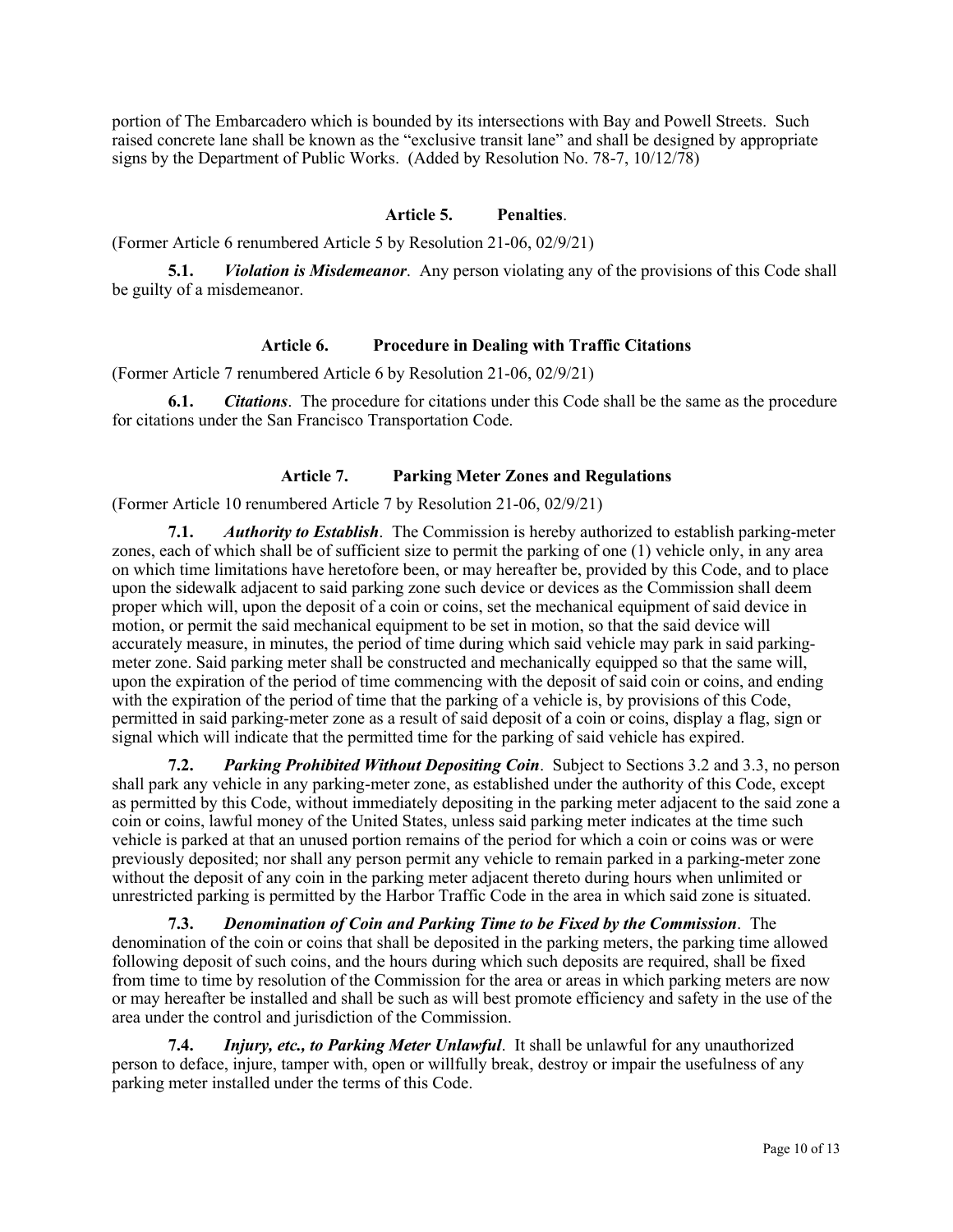**7.5.** *Free Parking by Disabled Veteran: When Allowed*. Physically incapacitated war veterans, entitled to and using specially constructed automobiles because of such incapacity, shall be entitled to park such automobiles free of charge and overtime in any parking meter zone during all hours when it is otherwise lawful for an automobile to park continuously in the same zone, subject to the following requirements.

Any veteran so entitled shall possess a license issued by the State of California or shall possess a card to be exhibited at the request of any peace officer or employee designated by the Commission and issued by the Chief of Police of the City and County of San Francisco, certifying that such veteran meets the requirements of the San Francisco Municipal Code provision enabling such person to park free of charge in metered zones in San Francisco and identifying the specially constructed automobile. Such automobile shall bear a small but conspicuous sticker indicating the special right to park of such veteran under the San Francisco Municipal Code. This sticker is to be at all times displayed in the lower left-hand corner of the windshield.

**7.6.** *Tour Bus Metered Parking Zone*. The Port Commission hereby determines that the establishment of a special tour bus metered parking zone on the north side of Beach Street between Powell Street and The Embarcadero is reasonably necessary and desirable for the regulation of traffic. Stopping, standing or parking between the hours of 8:00 a.m. and 9:00 p.m., on any day, including Saturday and Sunday shall be limited to tour buses for a period not to exceed two hours. The minimum denomination of coin used on meters in this zone shall be twenty-five cents. Each twenty-five cents shall entitle the depositor to thirty minutes of parking time. The Zone shall be posted with signs with the message 'Tour Buses Only 8:00 a.m. to 9:00 p.m. everyday'. (Added by Resolution No. 79-29, 04/25/79)

# **Article 8. Parking-Lot Regulations**

(Former Article 11 renumbered Article 12; Article 11 Added and Amended by Resolution No. 74-2, 01/23/74; Existing Sections 86-89 renumbered 87-90, 06/18/97; Former Article 11 renumbered Article 8 by Resolution 21-06, 02/9/21)

**8.1.** The Port Executive Director shall, by order filed with the Commission Secretary, designate Port areas that are to be used for off-street parking at the amounts established by the Port Commission to be charged for off-street parking.

**8.2.** Parking meters, attendants, or such other devices as may be convenient and acceptable for collecting or receiving the charge assessed for parking in such designated parking lots will be established by the Port Executive Director.

**8.3.** It shall be unlawful to park in such designated areas without first depositing in the collection device the sum charged for the use of the area.

**8.4.** When appropriate signs or markings are in place, giving notice that the area is a parking lot subject to this article, any designated officer of the Commission is hereby authorized to remove or cause to have removed forthwith any vehicle that is parked in violation of Section 8.2 of this Code. The procedure for removal and impounding of vehicles shall be as is provided in the San Francisco Transportation Code and Sec. 22850 to 22854 of the California Vehicle Code.

# **Article 9. Traffic Code and Vehicle Code to Apply**

(Former Section 90 renumbered 91, 06/18/97); (Former Article 12 renumbered Article 9 by Resolution 21-06, 02/9/21)

**9.1.** *Application of Codes*. Except as specifically provided herein, the San Francisco Transportation Code and the California Vehicle Code concerning the regulation of traffic shall apply in all areas under the control of the Commission.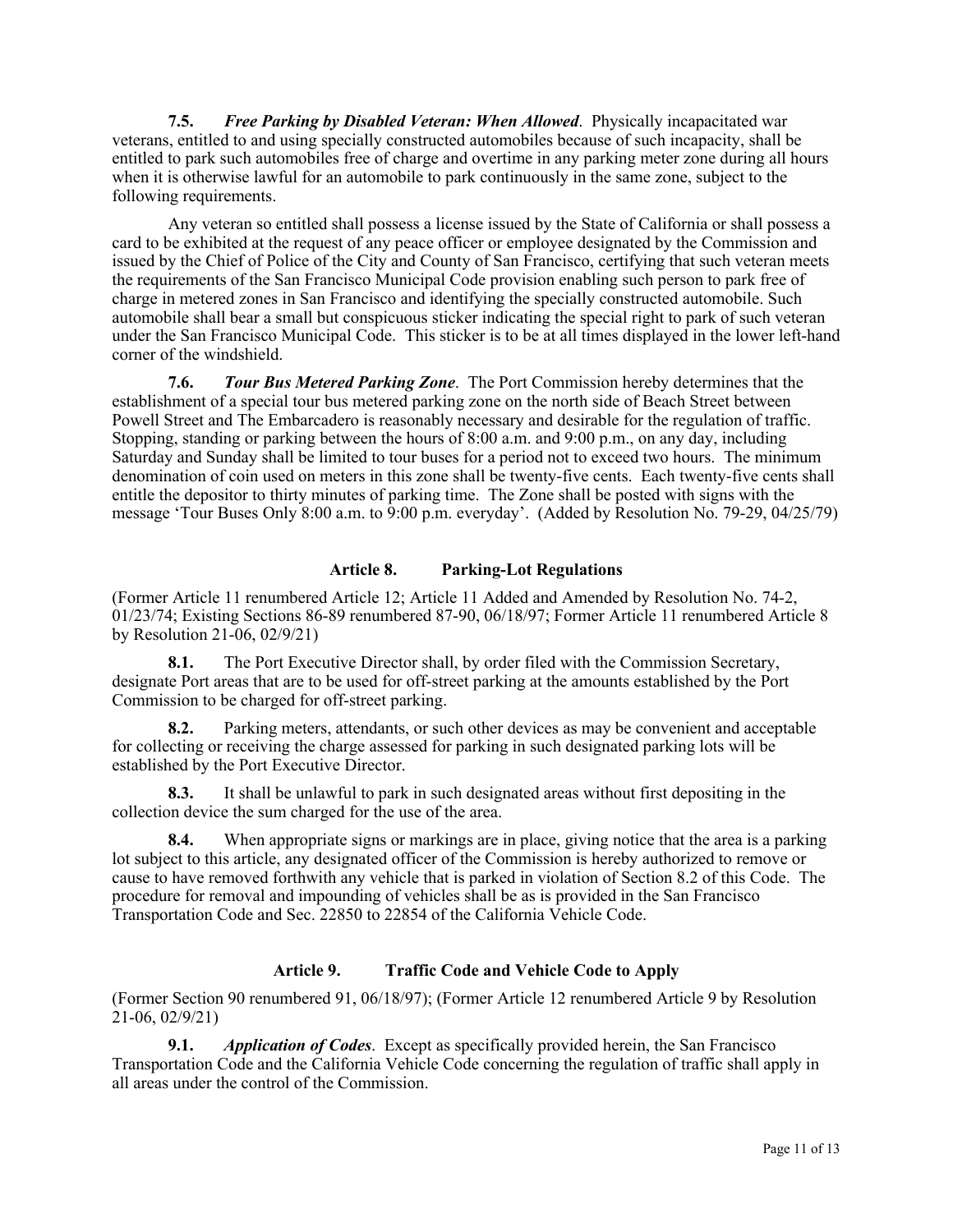## **Article 10. Offsite Signs on Vessels Prohibited**

(Former Article 13 renumbered Article 10 by Resolution 21-06, 02/9/21)

## **10.1.** *Offsite Commercial Signs on Vessels in the Bay*.

**(a)** Purpose. The purpose and intent of this Section is to regulate the display of billboards and other offsite commercial signs on vessels on the Bay in the Port area in order to protect and enhance the aesthetic value, natural beauty and scenery of the Bay, reduce visual blight, reduce safety hazards to pedestrians and motorists, protect and enhance the values of the Bay as a pre-eminent public attraction, and promote recreational uses on the Bay.

**(b)** Prohibition. No offsite sign may be displayed on the outside of any vessel on any waters within the jurisdiction of the Commission.

## **(c)** Limitations.

**(i)** Onsite Signs. The prohibition in this Section shall not apply to any onsite signs displayed on the outside of any vessel on any waters within the jurisdiction of the Commission.

**(ii)** Sailboats. The prohibition in this Section shall not apply to any sign displayed on the hull or sails of a sailboat, provided that the sails are designed, and are being used, primarily for the propulsion of the sailboat.

## **(d)** Definitions.

**(i)** Onsite Sign. The term "onsite sign" means (1) a sign which identifies or advertises a business, good commodity, service, industry, or other activity which is sold, offered, or conducted, other than incidentally, on the vessel upon which the sign is displayed; or (2) a sign which identifies or advertises a good or commodity that is being transported on a vessel or identifies or advertises a container in which a good or commodity is being transported on a vessel, where the sign is displayed on the good, commodity or container.

**(ii)** Offsite Sign. The term "offsite sign" means a sign which identifies or advertises a business, good commodity, service, industry, or other activity which is sold, offered, or conducted off the vessel upon which the sign is displayed and/or which is sold, offered, or conducted on such vessel only incidentally, if at all.

**(iii)** Sailboat. Any Watercraft designed to be capable of being propelled solely by wind power.

**(iv)** Sign. Any structure, part thereof, or device or inscription which is displayed on any vessel and which includes any numeral, letter, word, model, banner, emblem, insignia, symbol, device, light, trademark, or other representation used as, or in the nature of, an announcement, advertisement, attention arrester, direction, warning, or designation by or of any person, firm, group, organization, place, good, commodity, product, service, business, profession, enterprise, or industry.

**(v)** Vessel. Any watercraft of any kind, including, but not limited to, motorized, towed, or sailing watercraft such as ships, boats, tugboats, barges, and sailboats.

**(e)** Substitution Clause. Any sign that is authorized by the Section whether or not the sign actually has been displayed, may be replaced by a noncommercial sign.

**(f)** Conflict With Other Laws. The prohibition in this Section shall not apply where its application would be preempted by State or Federal laws or regulations, including the Shipping Act of 1984 (46 U.S.C. §§ 1701, et seq.).

**(g)** Severability. If any provision, subdivision, paragraph, phrase, or clause of this Section or the application thereof is for any reason held to be invalid or unconstitutional by a court of competent jurisdiction, such decision shall not affect the validity or effectiveness of the remaining portions of this Section. The Commission declares that it would have passed each provision, subdivision,